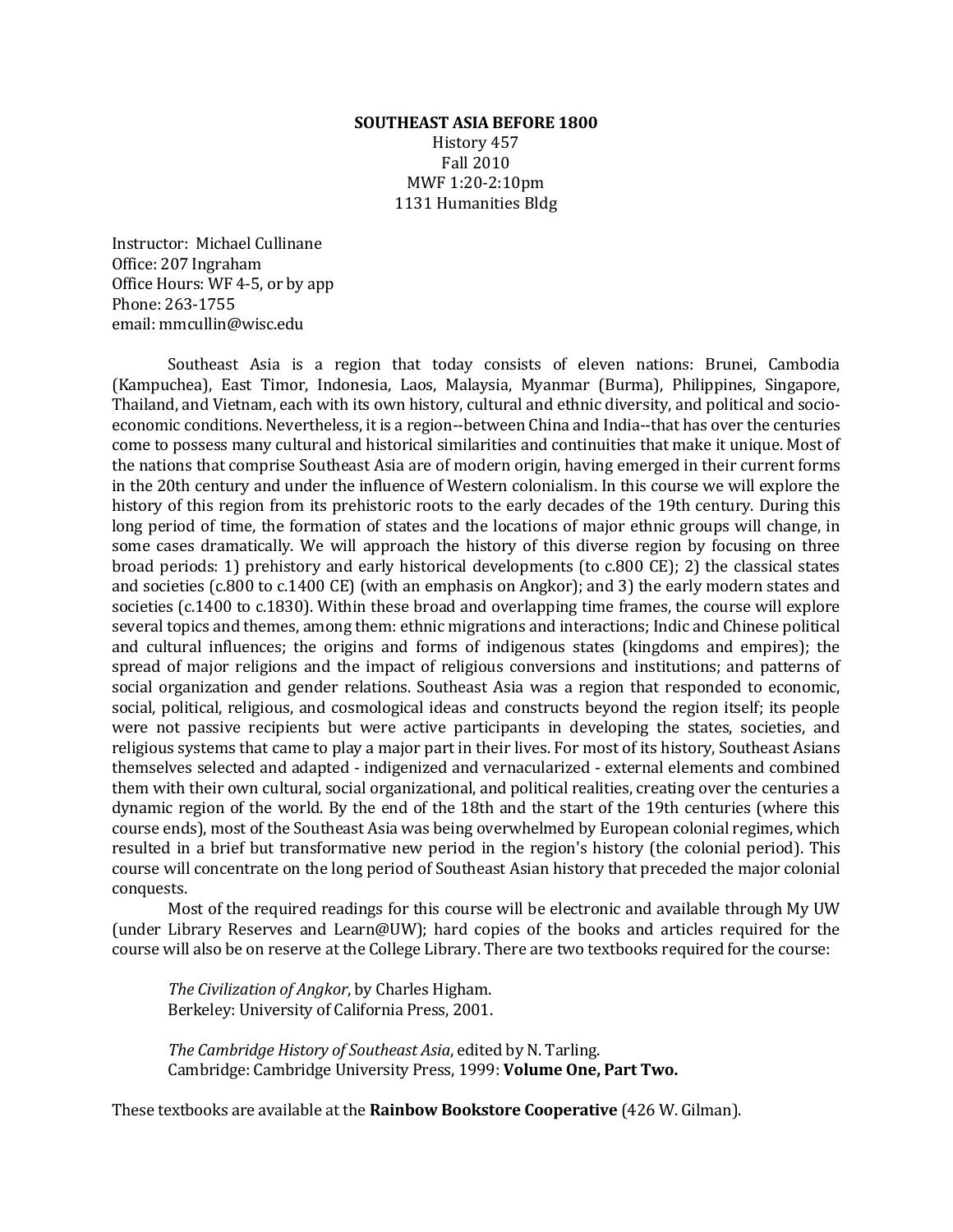### **COURSE OUTLINE AND READING ASSIGNMENTS**

There are three kinds of readings for the course: 1) the textbooks (indicated below by "textbook") 2) electronic readings or e-reserves (indicated below by "\*\*") 3) online sources, such as JSTOR (mainly for V. Lieberman)

September 3-10 (9/6: Labor Day) (3 lectures)

### **INTRODUCTION**

**\*\***A. Reid. "Introduction: The Lands Below the Winds" *Southeast Asia in the Age of Commerce, 1450‐* 1680. New Haven: Yale University Press, 1993: Volume 1: 1-10.

**\*\***D. Emmerson. "What's in the Name `Southeast Asia'? *Journal of Southeast Asian Studies*, 15, 1984: 1-21. 

# **PART I. PREHISTORY AND EARLY HISTORY: SOUTHEAST TO c.800 CE**

September 13-17 (3 lectures)

**PRE-HISTORY:** Agriculture, Trade, and More Complex Societies to 200 CE

Textbook: C. Higham. *The Civilization of Angkor*. Berkeley: University of California Press, 2001: 1‐22. 

**\*\***C. Lockard. "The Ancient Roots of Southeast Asia to c.200 BCE" in *Southeast Asia in World History*. Oxford: Oxford University Press, 2009: 5-19.

**\*\***K. Hall. "Economic History of Early Southeast Asia" in *The Cambridge History of Southeast Asia: From Early Times to c.1800, ed by N. Tarling: Volume 1: 183-192.* 

**\*\***C. Bellwood. "Southeast Asia Before History" in *The Cambridge History of Southeast Asia: From Early Times to c.1800*, ed by N. Tarling: Volume 1: 90-112.

September 20-24 (3 lectures)

**EMERGING POLITIES:** Local Societies and Indic Influences to c.1000 CE

Textbook: C. Higham. *The Civilization of Angkor*. Berkeley: University of California Press, 2001: 1‐12, 23‐52. 

**\*\***C. Lockard. "Southeast Asians in the Classical World, c.200 BCE‐800 CE" in *Southeast Asia in World History*. Oxford: Oxford University Press, 2009: 20‐33.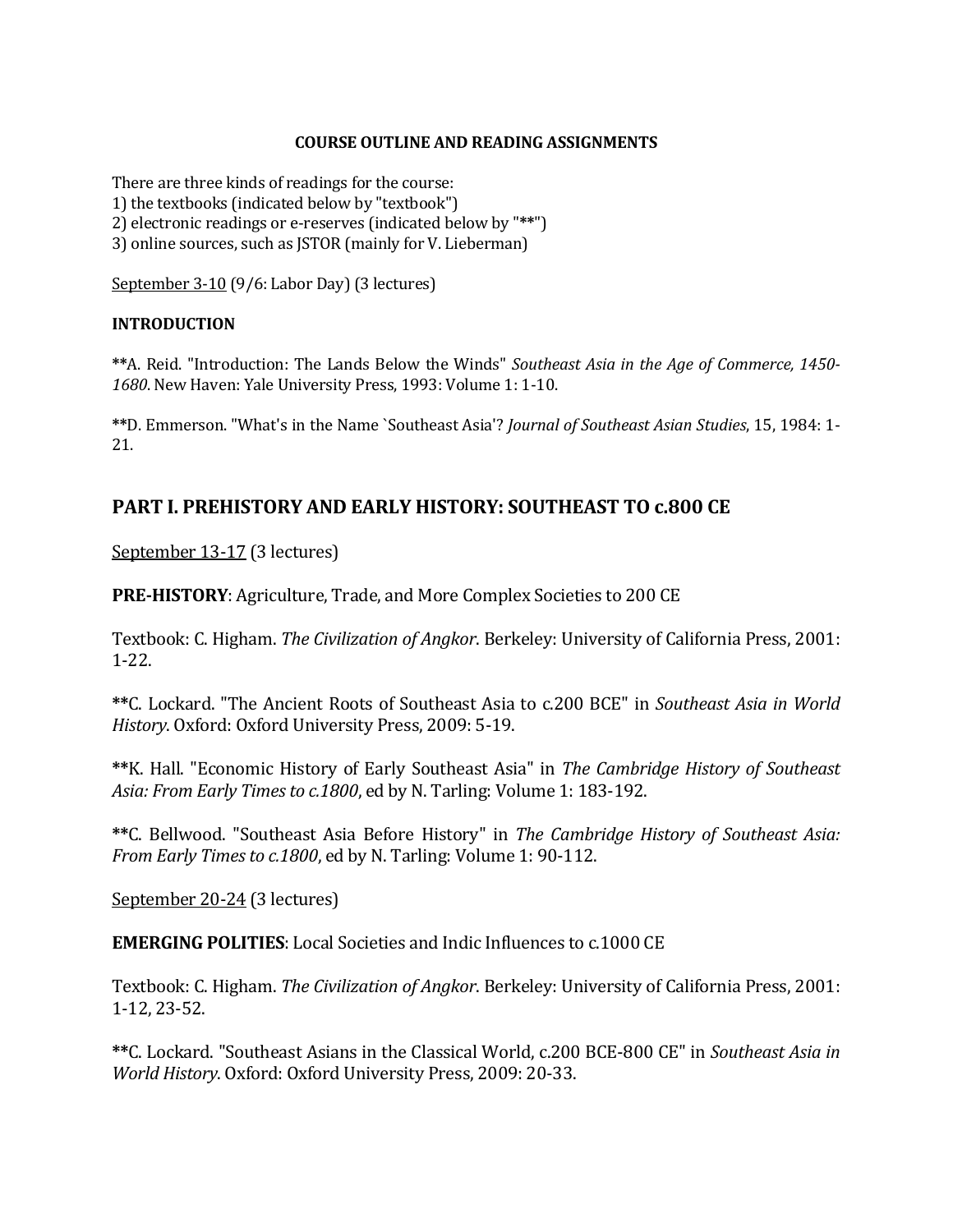## September 27-29 (2 lectures)

## **EMERGING POLITIES:** The Vietnamese and "Han" Expansion to c.1000

**\*\***K. Taylor. "Lac Lords" in *The Birth of Vietnam*. Berkeley: University of California Press, 1983: 1‐44; 

\*\*S. O'Harrow. "From Co-loa to the Trung Sisters' Revolt: Vietnam as the Chinese Found It" *Asian Perspectives* 22(2) 1979: 140‐163. 

**\*\***D.R. SarDesai. "Vietnam" *Southeast Asia Past and Present*. 6th Edition. Boulder: Westview Press, 2010: 33-35.

## **II. CLASSICAL STATES AND SOCIETIES: c.800 to c.1400**

October 1-8 (4 lectures)

### **CLASSICAL STATES AND SOCIETIES**: c.800 to c.1400

### **General**

**\*\***C. Lockard. "The Kingdoms of the Golden Age c.800‐1400" in *Southeast Asia in World History*. Oxford: Oxford University Press, 2009: 34-51.

### **Angkor: Khmer**

Textbook: C. Higham. *The Civilization of Angkor*. Berkeley: University of California Press, 2001: 53‐142.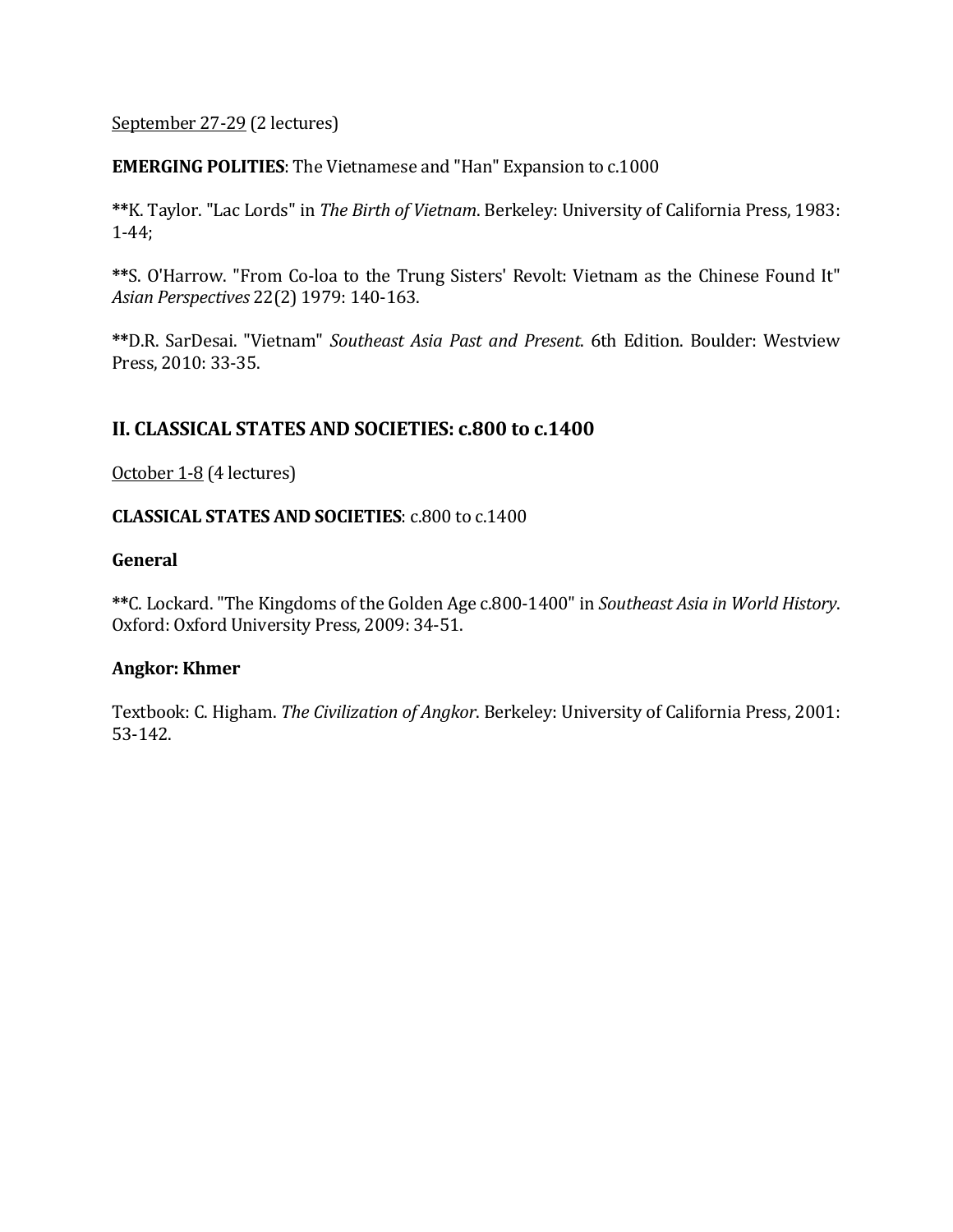#### **Select two groups for comparison with Angkor (one mainland, one maritime):**

#### **Champa: Cham**

**\*\***K. Taylor. "The Early Kingdoms" in *The Cambridge History of Southeast Asia: From Early Times to c.1800*, ed by N. Tarling: Volume 1: 153-157.

**\*\***K. Hall. "Economic History of Early Southeast Asia" in *The Cambridge History of Southeast Asia: From Early Times to c.1800*, ed by N. Tarling: Volume 1: 252-260.

### **Pagan: Burman, Mon, and Pyu**

**\*\***K. Taylor. "The Early Kingdoms" in *The Cambridge History of Southeast Asia: From Early Times to c.1800*, ed by N. Tarling: Volume 1: 164-168.

**\*\***K. Hall. "Economic History of Early Southeast Asia" in *The Cambridge History of Southeast Asia: From Early Times to c.1800*, ed by N. Tarling: Volume 1: 240-245.

#### **Dai Viet: Vietnamese**

**\*\***K. Taylor. "The Early Kingdoms" in *The Cambridge History of Southeast Asia: From Early Times to c.1800*, ed by N. Tarling: Volume 1: 137-153.

**\*\***K. Hall. "Economic History of Early Southeast Asia" in *The Cambridge History of Southeast Asia: From Early Times to c.1800*, ed by N. Tarling: Volume 1: 260-269.

#### **Sukhothai/Ayutthaya: Thai**

**\*\***D. Wyatt. "Relics, Oaths and Politics in Thirteenth‐Century Siam" *Journal of Southeast Asian Studies* 32, 1  $(2/2001): 3-66.$ 

**\*\***K. Taylor. "The Early Kingdoms" in *The Cambridge History of Southeast Asia: From Early Times to c.1800*, ed by N. Tarling: Volume 1: 168-173.

#### **Srivijaya: Malay**

**\*\***K. Taylor. "The Early Kingdoms" in *The Cambridge History of Southeast Asia: From Early Times to c.1800*, ed by N. Tarling: Volume 1: 173-176.

**\*\***K. Hall. "Economic History of Early Southeast Asia" in *The Cambridge History of Southeast Asia: From Early Times to c.1800*, ed by N. Tarling, Volume 1: 196-202.

#### **Java and Majapahit: Javanese**

**\*\***K. Taylor. "The Early Kingdoms" in *The Cambridge History of Southeast Asia: From Early Times to c.1800*, ed by N. Tarling: Volume 1: 176-181.

**\*\***K. Hall. "Economic History of Early Southeast Asia" in *The Cambridge History of Southeast Asia: From Early Times to c.1800*, ed by N. Tarling: Volume 1: 202-226.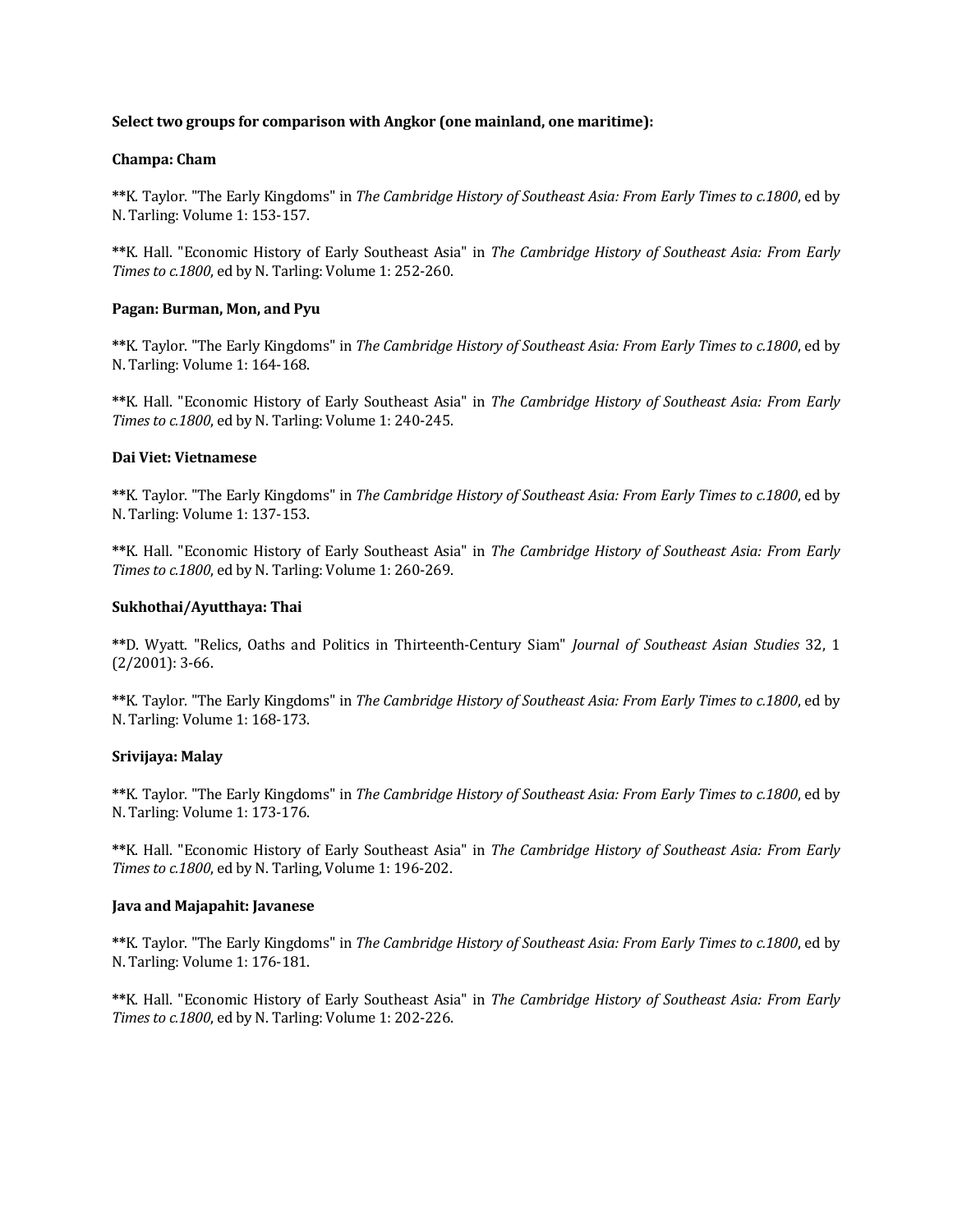October 11 (1 lecture)

**POLITICAL DISINTEGRATION:** Factors in the Decline of Classical States

**\*\***K. Hall. "Economic History of Early Southeast Asia" in *The Cambridge History of Southeast Asia: From Early Times to c.1800, ed by N. Tarling: Volume 1: 245-252; 226-229.* 

**FIRST TAKE-HOME EXAM:** Distributed October 11, returned October 13.

## **PART III. EARLY MODERN STATES AND SOCIETIES: c.1400 to c.1830**

October 13-18 (3 lectures)

### **EARLY MODERN STATES AND SOCIETIES:** An Overview, c.1400-c.1830

Textbook: B. Andaya. "Political Developments Between the Sixteenth and Eighteenth Centuries" in *The Cambridge History of Southeast Asia*, ed by N. Tarling: Volume 1, Part 2: 58-115. 

Textbook: A. Reid. "Economic and Social Change, c.1400‐1800" in *The Cambridge History of Southeast Asia*, ed by N. Tarling: Volume 1, Part 2: 116-163.

Textbook: L. Andaya. "Interactions with the Outside World and Adaptation in Southeast Asian Society, 1500-1800" in *The Cambridge History of Southeast Asia*, ed by N. Tarling, Volume 1, Part 2: 1-57.

October 20-29 (5 lectures)

**EARLY MODERN STATES AND SOCIETIES:** Constructing a Framework for c.1400-c.1830

\*\*Online: V. Lieberman. "Local Integration and Eurasian Analogies: Structuring Southeast Asian History" *Modern Asian Studies* 27(3) July 1993: 475-572. (available on JSTOR: MadCat: Basic Search: Modern Asian Studies online: JSTOR: 1993: July 1993, no. 3: article)

\*\* Also available in hardcopy file at College Reserves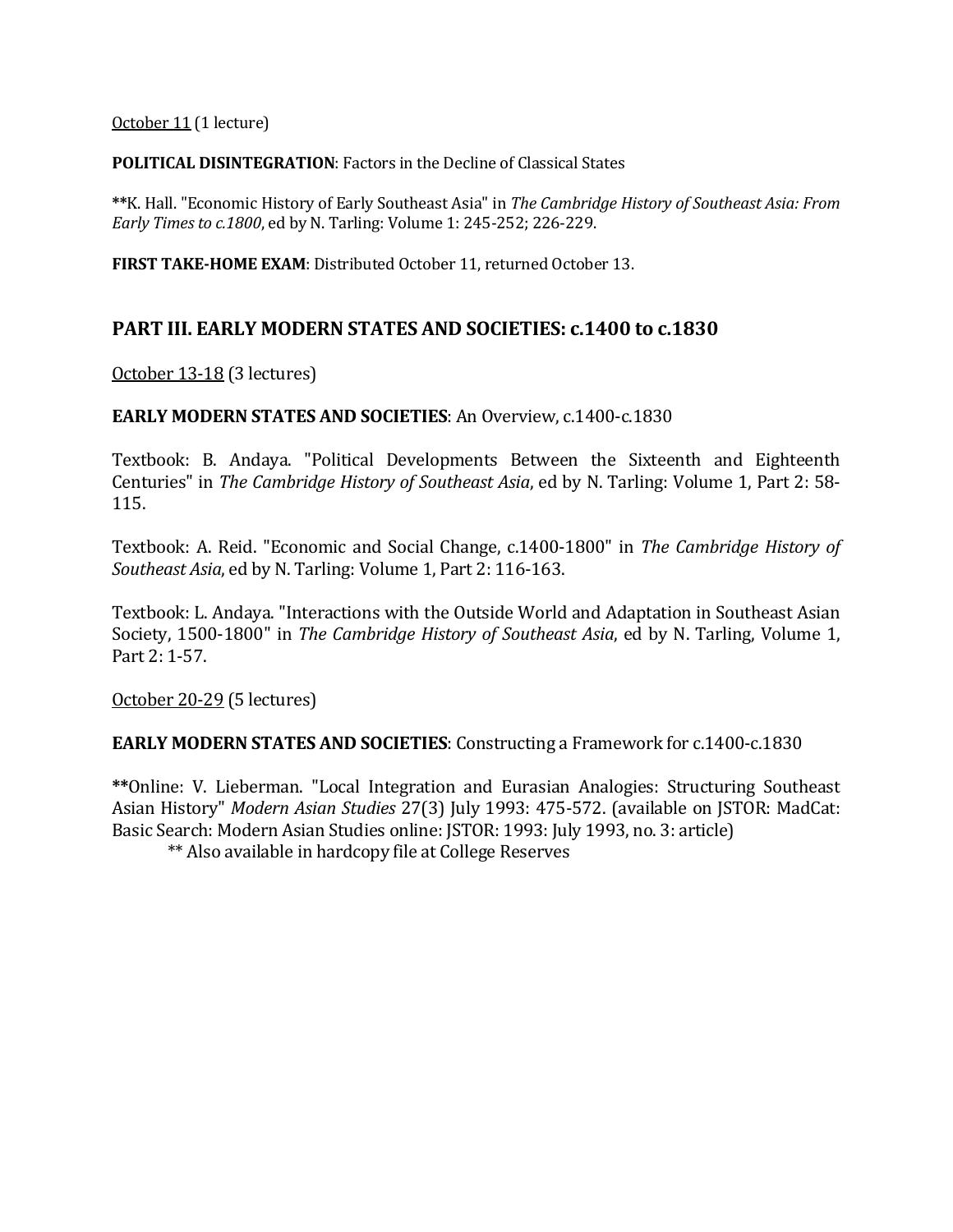## November 1-5 (3 lectures)

**ISLAS FILIPINAS:** An Early Modern Southeast Asia State and Society

**\*\***K. Hutterer. *A Balance of Trade: The Social Nature of Late Pre‐Hispanic Philippines* (published lecture, DeKalb: Northern Illinois University, Center for Southeast Asian Studies, 1985: 1-12.

**\*\***W.H. Scott. "Why Did Tupas Betray Dagami? in *Looking for the Prehispanic Filipino*. 1992: 159‐170. 

**\*\***J.L. Phelan. "Political Hispanization" and "In Retrospect" in his *The Hispanization of the Philippines: Spanish Aims and Filipino Responses, 1565‐1700*. Madison: University of Wisconsin Press, 1959: 121-135, 153-161.

**SECOND TAKE-HOME EXAM:** Distributed November 5 returned November 8.

November 8-12 (3 lectures)

## **THE SOUTHEAST ASIAN "STATE" BEFORE c.1830**

**\*\***H. Kulke. "The Early and Imperial Kingdoms in Southeast Asian History" in *Southeast Asia in the 9th to 14th Century*, ed. by D.G. Marr and A. Milner. Singapore, 1‐17, notes: 18‐22. 

\*\*O.W. Wolters. "Some Features of the Cultural Matrix" and "Again a Cultural Matrix" in *History, Culture and Region in Southeast Asia Perspectives*. Ithaca: Cornell Southeast Asia Program, 1999: 15-26, 107-125.

November 15-19 (3 lectures)

### **KINGSHIP, POWER, AND LEGITIMACY**

\*\*B. Anderson. "The Idea of Power in Javanese Culture" in *Culture and Politics in Indonesia*, ed. by Claire Holt. Ithaca: Cornell University Press, 1972: 1-69.

**\*\***T. Day. "Ties that (Un)Bind: Families and States in Pre‐Modern Southeast Asia" *Journal of Asian Studies* 55(2), 1996: 384‐405, notes: 405‐409.